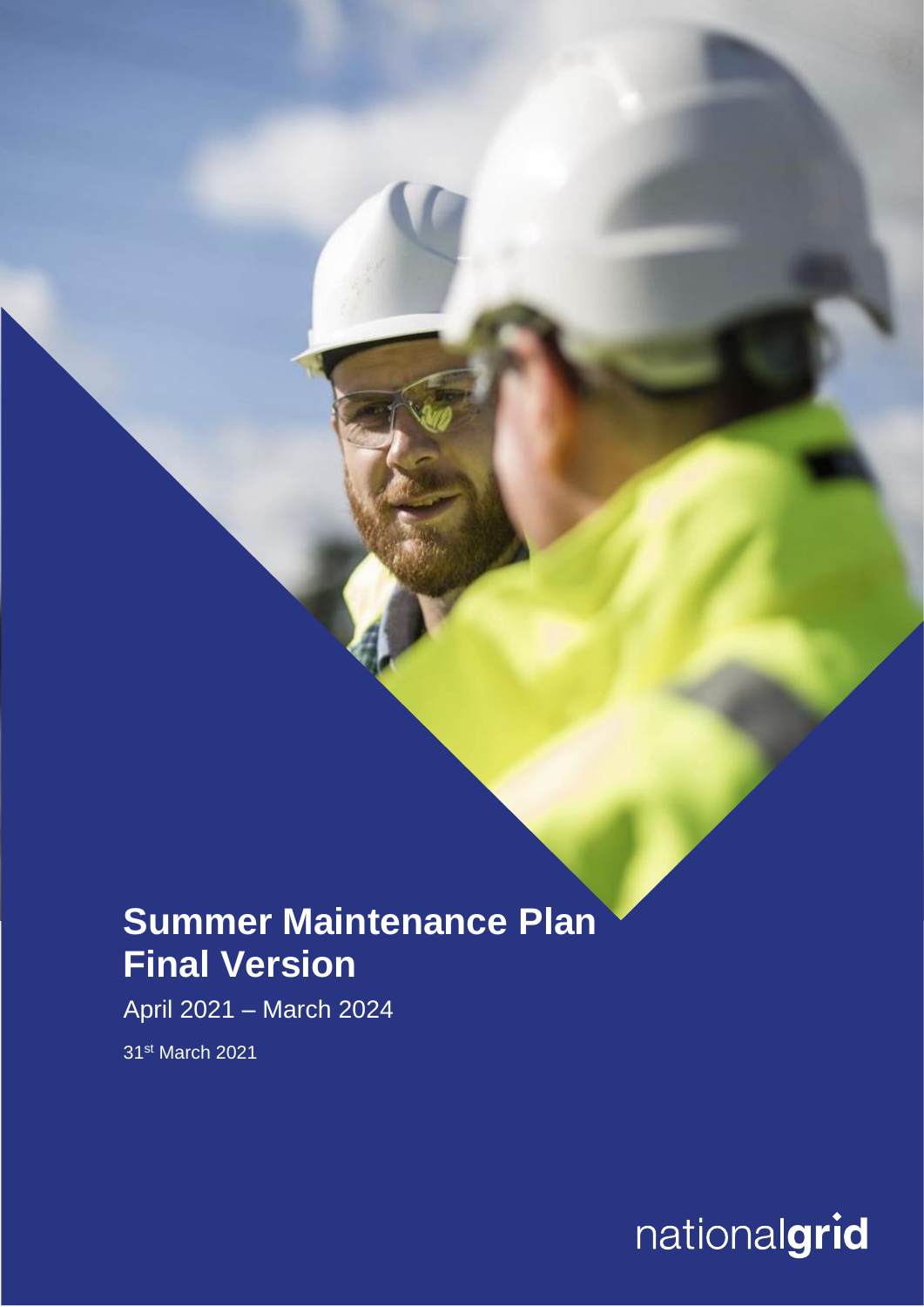## **Contents**

|                                         | Page |
|-----------------------------------------|------|
| 1. Introduction                         | 2    |
| 2. NTS Maintenance Work Monthly Summary | 3    |
| 3. ASEP Capability                      |      |
| 4. Maintenance affected exit points     |      |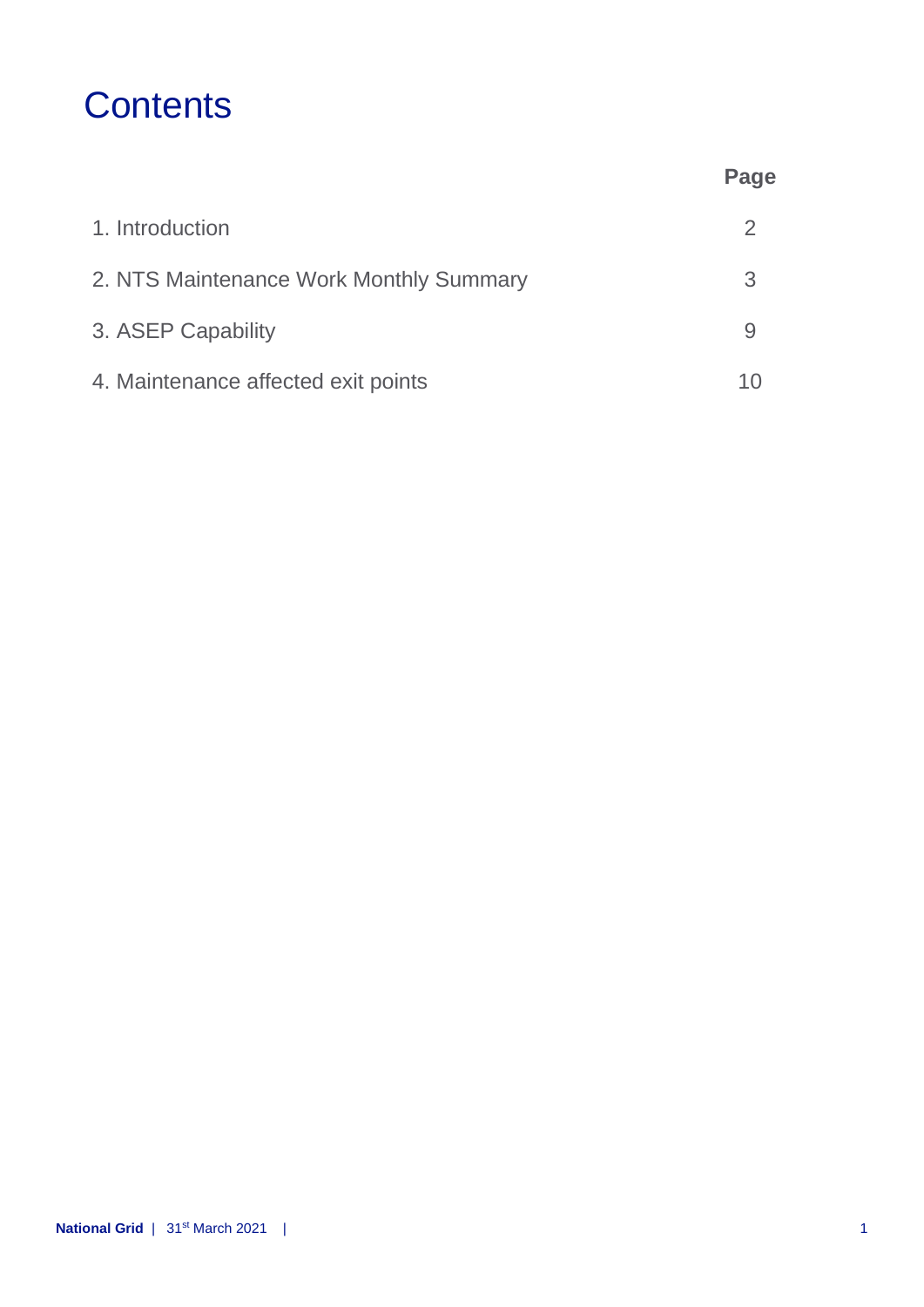# 1. Introduction

Each year National Grid undertakes a variety of maintenance and investment activities on the gas National Transmission System (NTS). This work can take many different forms, including keeping our assets in good working order, replacing ageing assets with new equipment, inspecting assets and facilitating new connections and capacity requirements.

This maintenance programme is intended to provide an indication to the gas industry of the impact of these works on the NTS, and any associated impact on entry or exit capacity from April 2021 to March 2024. This programme supersedes all previous plans.

This document provides an overview of all work scheduled at NTS compressor stations and NTS pipelines. Where this work affects the capability at an Aggregate System Entry Point (ASEP), an indication of the revised ASEP's minimum daily capability is included for each month.

Although every effort is made to align work to any customer or associated asset outages which we have been made aware of, this is not always possible and where NTS Exit Points are affected, we will endeavour to issue Maintenance Day notices to our customers by 1<sup>st</sup> February and any revisions at least 42 days in advance of the scheduled Maintenance work.

This document only includes maintenance activities on the NTS which are to be undertaken by National Grid NTS. It does not include maintenance carried out upstream of the NTS by Delivery Facility Operators (DFOs) and Producers or downstream of the NTS by the Distribution Networks and other NTS connected parties.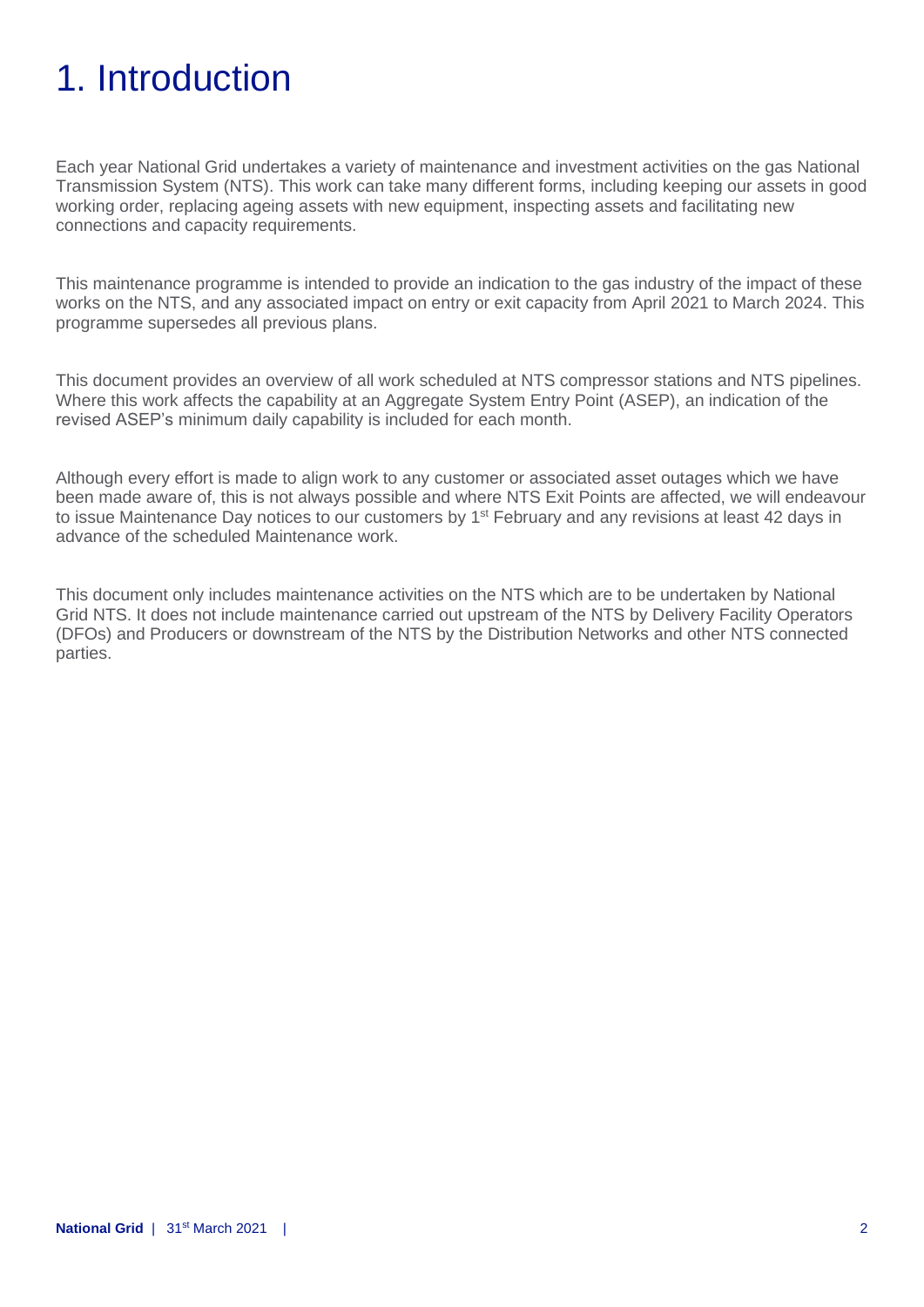# 2. NTS Maintenance Work Monthly Summary

The following tables provide a summary of the NTS in line inspection work, other NTS pipeline work and NTS compressor outages. The month where the work is scheduled to take place has been highlighted in the tables. If it is the case that any work listed below has an effect on the flow of gas, affected sites and associated shippers will be contacted individually. The tables indicate which month the work takes place in, not that the work will take the whole of the month.

## 2.1 Planned In-Line Inspections

National Grid is required to carry out in-line inspections of our pipelines periodically in order to monitor and maintain their integrity, ensuring that they comply with the Pressure Systems Safety Regulations (PSSR). The in-line inspection process requires a number of Pipeline Inspection Gauges (PIGs) to travel through the pipeline in order to complete a full inspection. The number of "runs", and the associated time taken for the work, can vary from pipeline to pipeline.

= Confirmed period = Provisional period

|           | In Line<br><b>Inspections</b>                          |     |     |                | 2021  |            |     |                |                     |          | 2022           |                |                     |          | 2023           |                | 2024                |
|-----------|--------------------------------------------------------|-----|-----|----------------|-------|------------|-----|----------------|---------------------|----------|----------------|----------------|---------------------|----------|----------------|----------------|---------------------|
| Area      |                                                        | Apr | Vay | $\overline{5}$ | $\Xi$ | <b>Aug</b> | Sep | $\overline{d}$ | $\overline{\sigma}$ | $\alpha$ | $\overline{a}$ | $\overline{d}$ | $\overline{\sigma}$ | $\alpha$ | $\overline{a}$ | $\overline{d}$ | $\overline{\sigma}$ |
| <b>SW</b> | Feeder 14<br><b>Ilchester</b> to<br>Barrington         |     |     |                |       |            |     |                |                     |          |                |                |                     |          |                |                |                     |
| EA        | Feeder 02<br>Peterborough<br>to Eye                    |     |     |                |       |            |     |                |                     |          |                |                |                     |          |                |                |                     |
| <b>NT</b> | Feeder 05<br><b>River Thames</b><br>Crossing<br>(East) |     |     |                |       |            |     |                |                     |          |                |                |                     |          |                |                |                     |
| <b>NT</b> | Feeder 05<br><b>River Thames</b><br>Crossing<br>(West) |     |     |                |       |            |     |                |                     |          |                |                |                     |          |                |                |                     |
| <b>SW</b> | Feeder 07<br><b>Barton Stacey</b><br>to Mappowder      |     |     |                |       |            |     |                |                     |          |                |                |                     |          |                |                |                     |
| <b>SO</b> | Feeder 07<br>Michelmersh to<br><b>Braishfield</b>      |     |     |                |       |            |     |                |                     |          |                |                |                     |          |                |                |                     |
| <b>NO</b> | Feeder 15<br>Longtown to<br>Plumpton                   |     |     |                |       |            |     |                |                     |          |                |                |                     |          |                |                |                     |
| <b>NW</b> | Feeder 04<br>Warburton to<br>Audley                    |     |     |                |       |            |     |                |                     |          |                |                |                     |          |                |                |                     |
| EA        | Feeder 17<br>Theddlethorpe<br>to Hatton                |     |     |                |       |            |     |                |                     |          |                |                |                     |          |                |                |                     |
| <b>SC</b> | Feeder 10 St<br>Fergus to<br>Aberdeen                  |     |     |                |       |            |     |                |                     |          |                |                |                     |          |                |                |                     |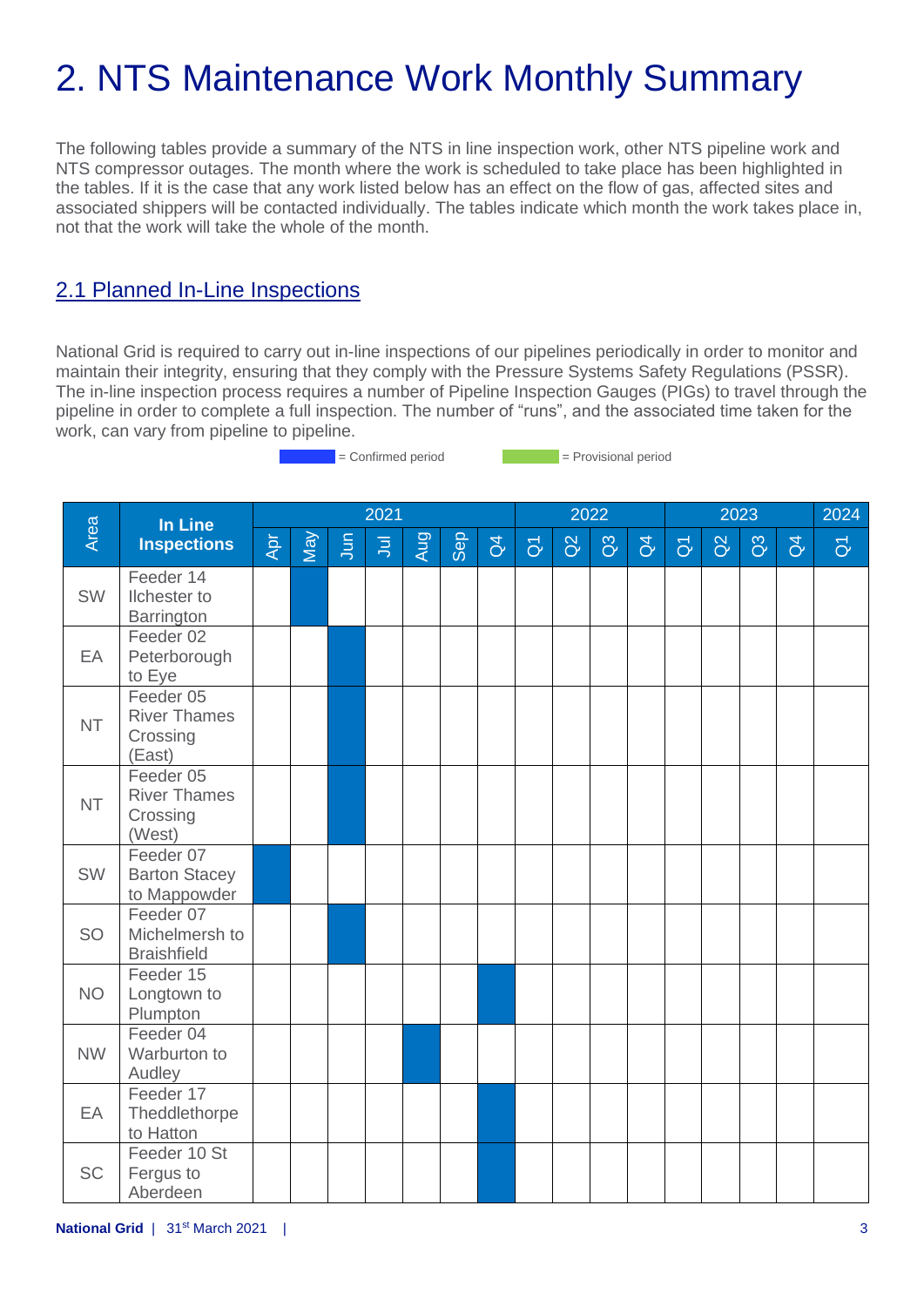|           | Feeder 13           |  |  |  |  |  |  |  |  |
|-----------|---------------------|--|--|--|--|--|--|--|--|
|           | Cowpen              |  |  |  |  |  |  |  |  |
| <b>NE</b> | Bewley to           |  |  |  |  |  |  |  |  |
|           | Yafforth            |  |  |  |  |  |  |  |  |
|           | Feeder 05           |  |  |  |  |  |  |  |  |
|           |                     |  |  |  |  |  |  |  |  |
| <b>NT</b> | Gravesend           |  |  |  |  |  |  |  |  |
|           | Thames to           |  |  |  |  |  |  |  |  |
|           | <b>Tatsfield</b>    |  |  |  |  |  |  |  |  |
|           | Feeder 04           |  |  |  |  |  |  |  |  |
| <b>NW</b> | Warburton o         |  |  |  |  |  |  |  |  |
|           | Partington          |  |  |  |  |  |  |  |  |
|           | Feeder 02           |  |  |  |  |  |  |  |  |
|           | Bacton to           |  |  |  |  |  |  |  |  |
| EA        | <b>Wisbech Nene</b> |  |  |  |  |  |  |  |  |
|           | West                |  |  |  |  |  |  |  |  |
|           |                     |  |  |  |  |  |  |  |  |
|           | Feeder 22           |  |  |  |  |  |  |  |  |
| EA        | Peterborough        |  |  |  |  |  |  |  |  |
|           | to Hatton           |  |  |  |  |  |  |  |  |
| EA        | Feeder 09           |  |  |  |  |  |  |  |  |
|           | Paul to Hatton      |  |  |  |  |  |  |  |  |
|           | Feeder 03           |  |  |  |  |  |  |  |  |
|           | Bacton to           |  |  |  |  |  |  |  |  |
| EA        | Roudham             |  |  |  |  |  |  |  |  |
|           | Heath               |  |  |  |  |  |  |  |  |
|           | Feeder 12           |  |  |  |  |  |  |  |  |
|           |                     |  |  |  |  |  |  |  |  |
| <b>NW</b> | Longtown to         |  |  |  |  |  |  |  |  |
|           | <b>Bishop</b>       |  |  |  |  |  |  |  |  |
|           | Auckland            |  |  |  |  |  |  |  |  |
|           | Feeder 11           |  |  |  |  |  |  |  |  |
| <b>NW</b> | Samlesbury to       |  |  |  |  |  |  |  |  |
|           | Blackrod            |  |  |  |  |  |  |  |  |
|           | Feeder 10           |  |  |  |  |  |  |  |  |
| <b>SC</b> | Bathgate to         |  |  |  |  |  |  |  |  |
|           | Kirriemuir          |  |  |  |  |  |  |  |  |
|           | Feeder 07           |  |  |  |  |  |  |  |  |
| <b>NE</b> | Pannal to           |  |  |  |  |  |  |  |  |
|           | Cawood              |  |  |  |  |  |  |  |  |
|           |                     |  |  |  |  |  |  |  |  |
|           | Feeder 06           |  |  |  |  |  |  |  |  |
| <b>NE</b> | <b>Burton Agnes</b> |  |  |  |  |  |  |  |  |
|           | to Pickering        |  |  |  |  |  |  |  |  |
|           | Feeder 10           |  |  |  |  |  |  |  |  |
| <b>NO</b> | Thrunton to         |  |  |  |  |  |  |  |  |
|           | <b>Saltwick</b>     |  |  |  |  |  |  |  |  |
|           | Feeder 04           |  |  |  |  |  |  |  |  |
| <b>NW</b> | Shocklach to        |  |  |  |  |  |  |  |  |
|           | <b>Weston Point</b> |  |  |  |  |  |  |  |  |
|           | Feeder 16           |  |  |  |  |  |  |  |  |
| <b>NW</b> | Pennington to       |  |  |  |  |  |  |  |  |
|           |                     |  |  |  |  |  |  |  |  |
|           | Sellafield          |  |  |  |  |  |  |  |  |
|           | Feeder 28           |  |  |  |  |  |  |  |  |
| <b>WS</b> | Herbrandston        |  |  |  |  |  |  |  |  |
|           | to Felindre         |  |  |  |  |  |  |  |  |
|           | Feeder 28           |  |  |  |  |  |  |  |  |
| WS        | Felibdre to         |  |  |  |  |  |  |  |  |
|           | Cilfrew             |  |  |  |  |  |  |  |  |
|           | Feeder 28           |  |  |  |  |  |  |  |  |
| WS        | Felindre to         |  |  |  |  |  |  |  |  |
|           | <b>Three Cocks</b>  |  |  |  |  |  |  |  |  |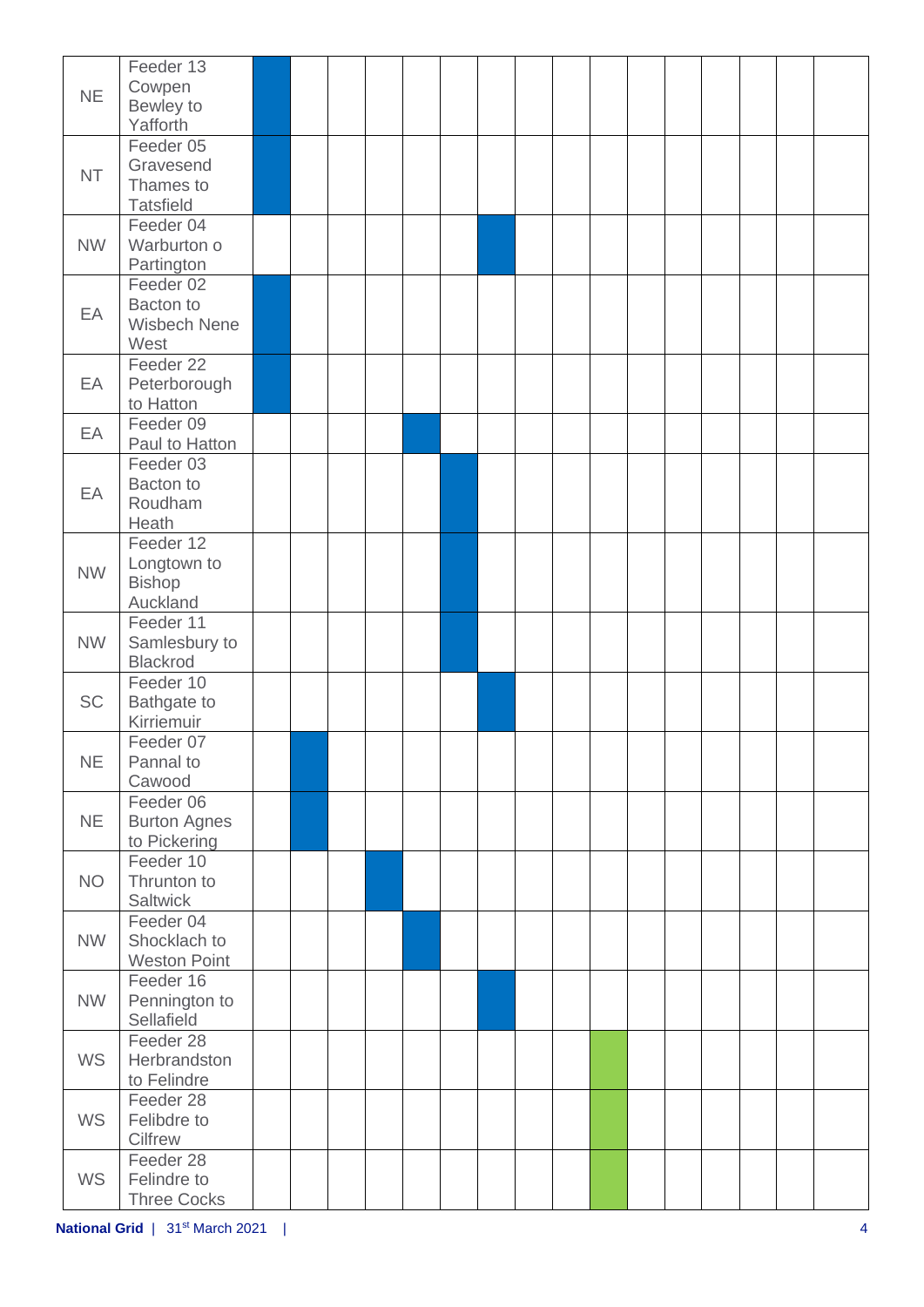| <b>NO</b> | Feeder 13<br>Corbridge to<br><b>Bishop</b><br>Auckland |  |  |  |  |  |  |  |  |
|-----------|--------------------------------------------------------|--|--|--|--|--|--|--|--|
| <b>SO</b> | Feeder 09<br>Steppingley to<br>East IIsley             |  |  |  |  |  |  |  |  |
| <b>NW</b> | Feeder 21<br>Audley to<br>Alrewas                      |  |  |  |  |  |  |  |  |
| <b>SC</b> | Feeder 10<br>Aberdeen to<br>Kirriemuir                 |  |  |  |  |  |  |  |  |
| <b>SC</b> | Feeder 10<br>Bathgate to<br>Penicuik                   |  |  |  |  |  |  |  |  |
| <b>NO</b> | Feeder 06<br>Teesside to<br>Cowpen<br><b>Bewley</b>    |  |  |  |  |  |  |  |  |
| <b>SC</b> | Feeder 12<br>Aberdeen to<br>Kirriemuir                 |  |  |  |  |  |  |  |  |
| <b>SC</b> | Feeder 10<br>Bathgate to<br>Glenmavis                  |  |  |  |  |  |  |  |  |
| EA        | Feeder 22<br>Goxhill to<br>Hatton                      |  |  |  |  |  |  |  |  |
| <b>NE</b> | Feeder 29<br>Pannal to<br>Nether Kellet                |  |  |  |  |  |  |  |  |
| <b>NT</b> | Feeder 03<br>Whitwell to<br>Peters Green               |  |  |  |  |  |  |  |  |
| EA        | Feeder 03 Gt<br>Wilbraham to<br>Whitwell               |  |  |  |  |  |  |  |  |
| <b>NT</b> | Feeder 05<br><b>Braintree to</b><br>Horndon            |  |  |  |  |  |  |  |  |
| <b>SC</b> | Feeder 10<br>Coldstream to<br>Thrunton                 |  |  |  |  |  |  |  |  |
| <b>NW</b> | Feeder 25<br><b>Bridge Farm to</b><br>Mickle Trafford  |  |  |  |  |  |  |  |  |
| <b>NO</b> | Feeder 10<br>Thrunton to<br>Saltwick                   |  |  |  |  |  |  |  |  |
| <b>SE</b> | Feeder 18<br>Shorne to<br>Farningham                   |  |  |  |  |  |  |  |  |
| <b>WS</b> | Feeder 02<br>Treaddow to<br>Dowlais                    |  |  |  |  |  |  |  |  |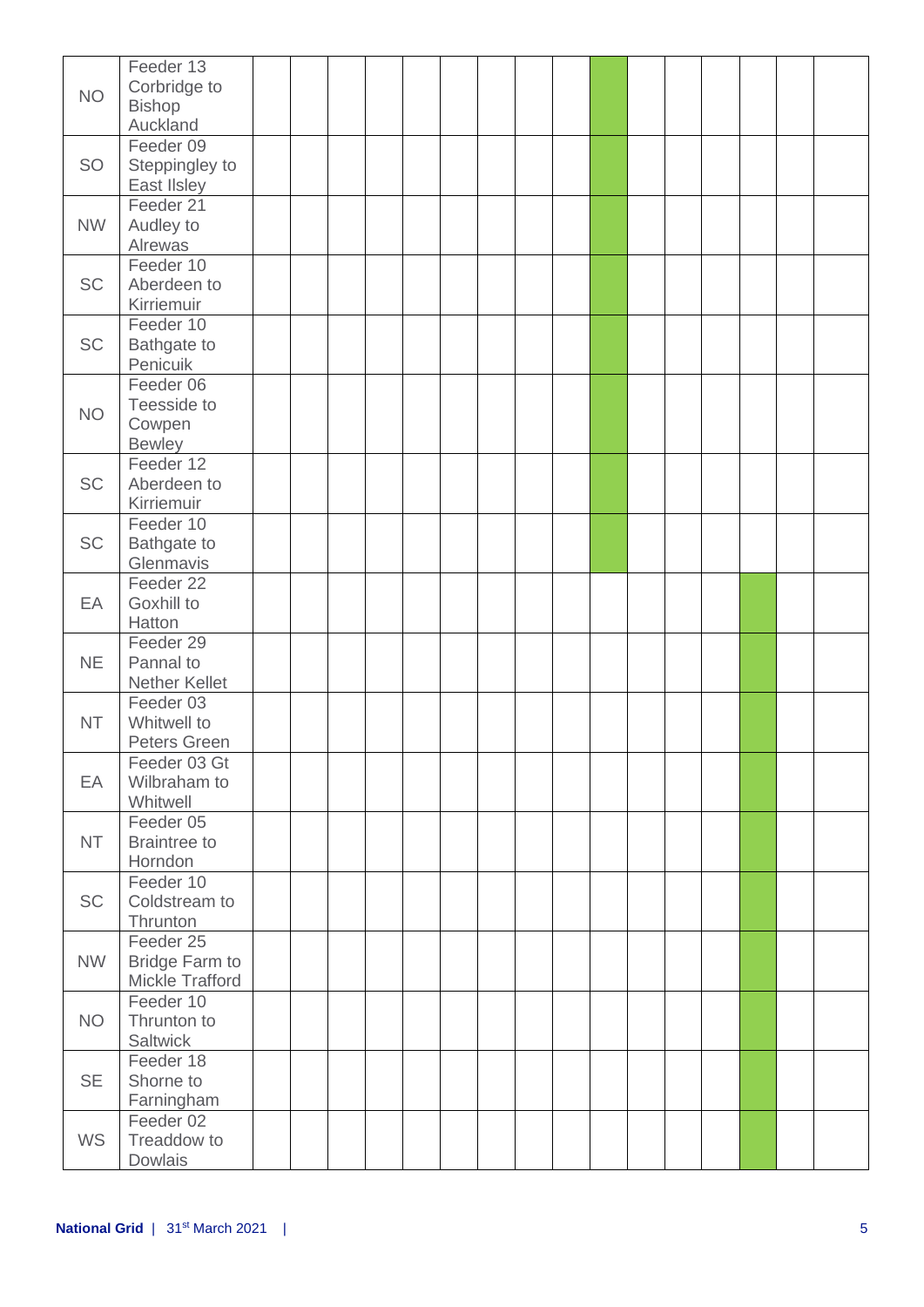## 2.2 Pipeline Work

Pipeline work listed in this table below can include diversions of existing pipelines, facilitation of connections to the NTS, and replacement or maintenance of pipeline and associated assets (pipes, valves, pig traps etc.) which require some form of pressure restriction or isolation. Some work can be performed by restricting the pressure of gas in the pipeline; however some work requires a full shut down (often termed "isolation" or "outage") of a section of the pipeline which would then be reinstated back to operational pressures once the work is completed. The 2023 and 2024 pipeline works are yet to be fully planned.

|           | = Pressure Restriction                            | = Pipeline Shutdown<br>= Provisional period |                |          |   |     |     |                |                         |          |                |                |                |          |                |                |                         |
|-----------|---------------------------------------------------|---------------------------------------------|----------------|----------|---|-----|-----|----------------|-------------------------|----------|----------------|----------------|----------------|----------|----------------|----------------|-------------------------|
|           |                                                   |                                             | 2021           |          |   |     |     |                |                         |          | 2022           |                | 2023           |          |                |                | 2024                    |
| Area      | <b>Pipeline</b>                                   | Apr                                         | $\mathsf{Man}$ | <b>E</b> | ミ | Aug | Sep | $\overline{d}$ | $\overline{\texttt{o}}$ | $\alpha$ | $\overline{a}$ | $\overline{d}$ | $\overline{O}$ | $\alpha$ | $\mathbb{S}^3$ | $\overline{d}$ | $\overline{\mathsf{d}}$ |
| EM        | Feeder 24<br><b>Hatton to Silk</b><br>Willoughby  |                                             |                |          |   |     |     |                |                         |          |                |                |                |          |                |                |                         |
| SC        | Feeder 11<br>Moffat to<br>Longtown                |                                             |                |          |   |     |     |                |                         |          |                |                |                |          |                |                |                         |
| <b>WM</b> | Feeder 14<br>Leamington to<br>Stratford           |                                             |                |          |   |     |     |                |                         |          |                |                |                |          |                |                |                         |
| <b>SC</b> | St Fergus to<br>Pettymuick                        |                                             |                |          |   |     |     |                |                         |          |                |                |                |          |                |                |                         |
| <b>SC</b> | Feeder 11<br>Moffat to<br>Elvanfoot               |                                             |                |          |   |     |     |                |                         |          |                |                |                |          |                |                |                         |
| EA        | Feeder 18 St<br>Neots to Little<br><b>Barford</b> |                                             |                |          |   |     |     |                |                         |          |                |                |                |          |                |                |                         |
| EM        | Feeder 09<br>Brocklesby to<br>Stallingborough     |                                             |                |          |   |     |     |                |                         |          |                |                |                |          |                |                |                         |
| <b>SC</b> | Feeder 12<br>Abernyte to<br>Rhynd                 |                                             |                |          |   |     |     |                |                         |          |                |                |                |          |                |                |                         |
| <b>SC</b> | Feeder 11<br>Bathgate to<br>Elvanfoot             |                                             |                |          |   |     |     |                |                         |          |                |                |                |          |                |                |                         |
| <b>WM</b> | Feeder 14<br>Rugby to<br>Churchover               |                                             |                |          |   |     |     |                |                         |          |                |                |                |          |                |                |                         |
| <b>SC</b> | Feeder 12<br>Moffat to<br>Longtown                |                                             |                |          |   |     |     |                |                         |          |                |                |                |          |                |                |                         |
| <b>WM</b> | Feeder 02<br>Wormington to<br>Frankton            |                                             |                |          |   |     |     |                |                         |          |                |                |                |          |                |                |                         |
| <b>NE</b> | Feeder 07<br>Towton to<br>Cawood                  |                                             |                |          |   |     |     |                |                         |          |                |                |                |          |                |                |                         |
| <b>SC</b> | Feeder 12<br>Drum to<br><b>Blackness</b>          |                                             |                |          |   |     |     |                |                         |          |                |                |                |          |                |                |                         |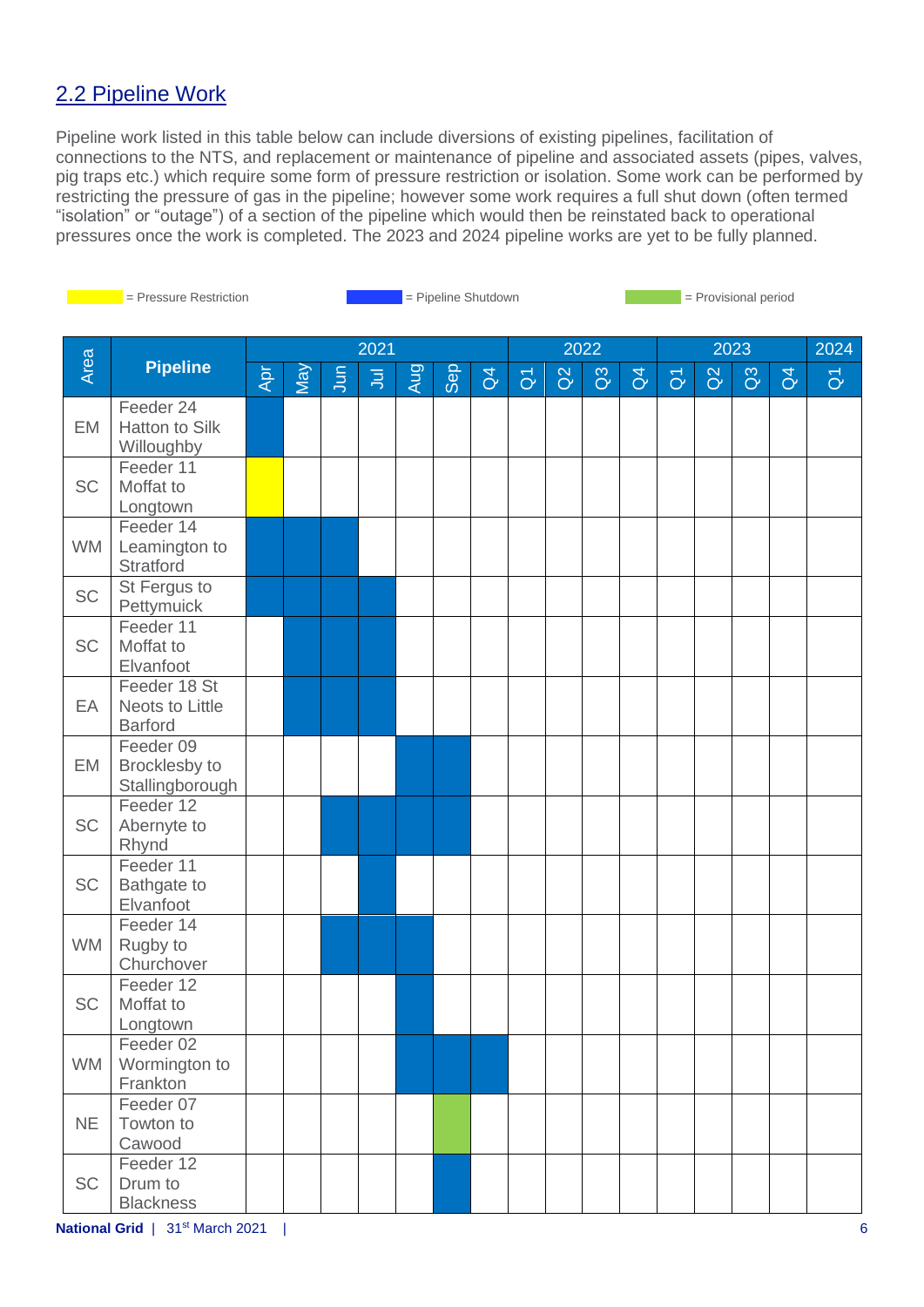| <b>SC</b> | Feeder 12<br><b>Bathgate to</b><br>Elvanfoot |  |  |  |  |  |  |  |  |
|-----------|----------------------------------------------|--|--|--|--|--|--|--|--|
| <b>SC</b> | Feeder<br>Elvanfoot to<br>Moffat             |  |  |  |  |  |  |  |  |
| <b>NW</b> | Feeder 21<br>Audley to<br>Alrewas            |  |  |  |  |  |  |  |  |
| <b>NW</b> | Feeder 04<br>Audley to<br>Shocklach          |  |  |  |  |  |  |  |  |
| <b>NW</b> | Feeder 04<br>Audley to<br>Alrewas            |  |  |  |  |  |  |  |  |
| <b>SE</b> | <b>Lower Thames</b><br>Crossing              |  |  |  |  |  |  |  |  |

Please note: where a pipeline is required to be shut down the specific isolation points may differ from those displayed above. Any parties impacted by the works are contacted directly.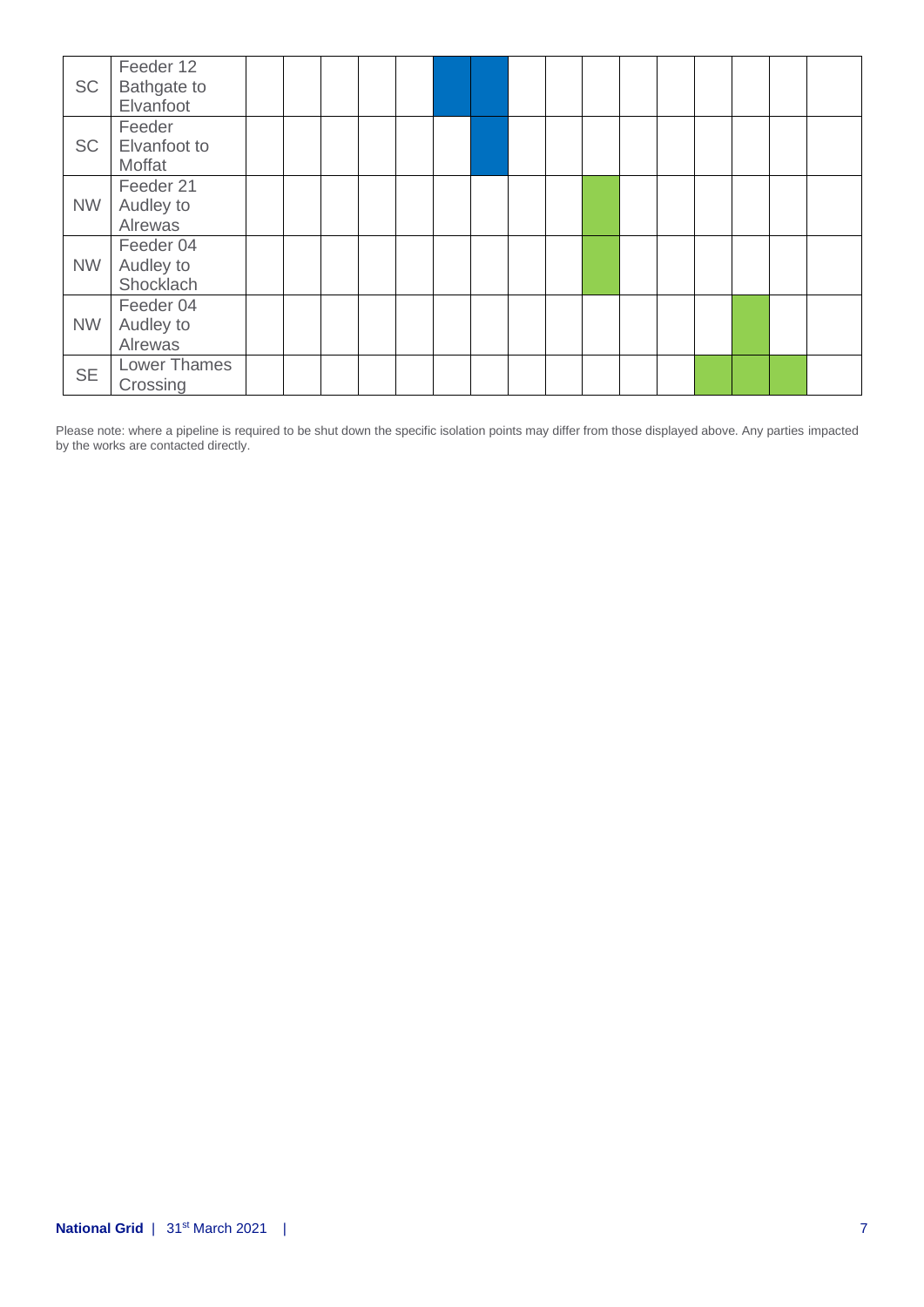### 2.3 NTS Compressor Stations

Compressors are used to help move gas around the NTS to where it is needed, maintaining pressures required at exit points whilst avoiding over-pressurising pipelines. In order to maintain our capability at Compressor Stations, routine maintenance is performed as well as a variety of other projects to maintain and improve the fleet.

external = Confirmed period = Provisional period

**Compressor Station Outages** 2021 2022 2023 2024 Apr May Jun  $\bar{B}$ Aug Sep  $\beta$  $\overline{a}$ Q2  $\mathcal{C}$  $\overline{d}$  $\overline{a}$ Q2 Q3  $\beta$  $\overline{\sigma}$ Aberdeen Alrewas Avonbridge 1 Avonbridge 2 Aylesbury Bishop Auckland **Carnforth Cambridge Chelmsford Churchover** Diss Felindre Hatton Huntingdon Kings Lynn Kirriemuir Lockerley Moffat Nether Kellet **Peterborough Warrington Wisbech** Wooler **Wormington**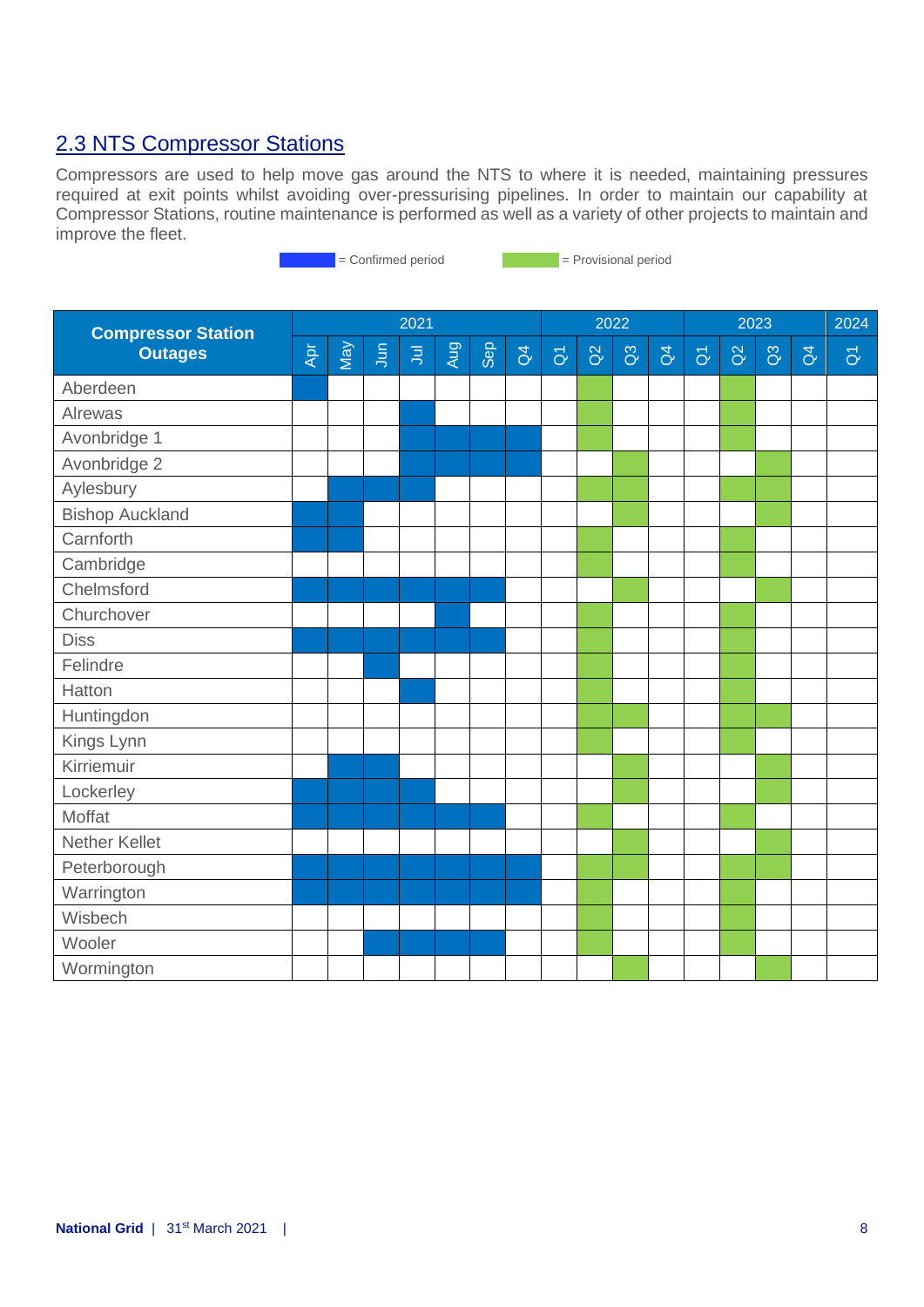# 3. ASEP Capability

The table below shows an indicative flow capability for each Aggregate System Entry Point (ASEP), taking into account the effect of the draft maintenance programme. The volumes are displayed month by month and are based on appropriate seasonal normal conditions.

In generating the ASEP capabilities, no account has been taken of any supply side (Delivery Facility) maintenance outages.

The values represent the ASEP's daily capability for each month, based on Seasonal Normal Demand conditions and for the period in the month where scheduled maintenance has most impact on capability. The analysis performed to produce the figures uses the assumption that a supply at a particular ASEP is favoured over other ASEPs. For example, in producing capability figures for St Fergus, it would be assumed that St Fergus ASEP would be flowing at its maximum for the season and the rest of the NTS supply was spread over other ASEPs.

Where "no impact" has been stated, this indicates that the maintenance scheduled is expected to have no adverse effect on the ASEP capability.

The capability volumes shown for the individual ASEPs are indicative only, but do represent a consistent operational view.

On any given day, the amount of capability that may be available at any ASEP will depend upon the level and distribution of the demand and the level of supplies at other terminals. In cases where scheduled maintenance has an adverse effect on an ASEP's capability, National Grid may be able to make additional capability available at other ASEPs.

|                               | Apr         | <b>May</b>  | Jun         | Jul         | Aug         | Sep       | Oct                 |
|-------------------------------|-------------|-------------|-------------|-------------|-------------|-----------|---------------------|
| <b>St Fergus</b>              | 94          | 73          | 86          | 82          | 78          | 75        | <b>No</b><br>impact |
|                               | (1034)      | (803)       | (946)       | (902)       | (858)       | (825)     |                     |
| <b>Teesside</b>               | <b>No</b>   | <b>No</b>   | <b>No</b>   | <b>No</b>   | <b>No</b>   | <b>No</b> | <b>No</b>           |
|                               | Impact      | Impact      | Impact      | Impact      | Impact      | Impact    | impact              |
| <b>Barrow</b>                 | <b>No</b>   | <b>No</b>   | <b>No</b>   | <b>No</b>   | No          | <b>No</b> | <b>No</b>           |
|                               | Impact      | Impact      | Impact      | Impact      | Impact      | Impact    | impact              |
| Easington                     | <b>No</b>   | <b>No</b>   | <b>No</b>   | <b>No</b>   | <b>No</b>   | <b>No</b> | <b>No</b>           |
|                               | Impact      | Impact      | Impact      | Impact      | Impact      | Impact    | impact              |
| <b>Theddlethorpe</b>          | <b>No</b>   | <b>No</b>   | <b>No</b>   | <b>No</b>   | <b>No</b>   | <b>No</b> | <b>No</b>           |
|                               | Impact      | Impact      | Impact      | Impact      | Impact      | Impact    | impact              |
| <b>Bacton</b> (including IUK) | <b>No</b>   | <b>No</b>   | <b>No</b>   | <b>No</b>   | <b>No</b>   | <b>No</b> | <b>No</b>           |
|                               | impact      | impact      | impact      | impact      | impact      | impact    | impact              |
| <b>Isle of Grain</b>          | 57          | 49          | 51          | <b>No</b>   | <b>No</b>   | <b>No</b> | <b>No</b>           |
|                               | (684)       | (539)       | (561)       | impact      | impact      | impact    | impact              |
|                               |             |             |             |             |             | 54        |                     |
| <b>Milford Haven</b>          | 69<br>(759) | 69<br>(759) | 57<br>(627) | 61<br>(671) | 61<br>(671) | (594)     | <b>No</b><br>impact |

Values in millions of cubic metres & (GWh)

(Conversion from millions of cubic metres to GWh using Calorific Value of 39.6 MJ/m<sup>3</sup>)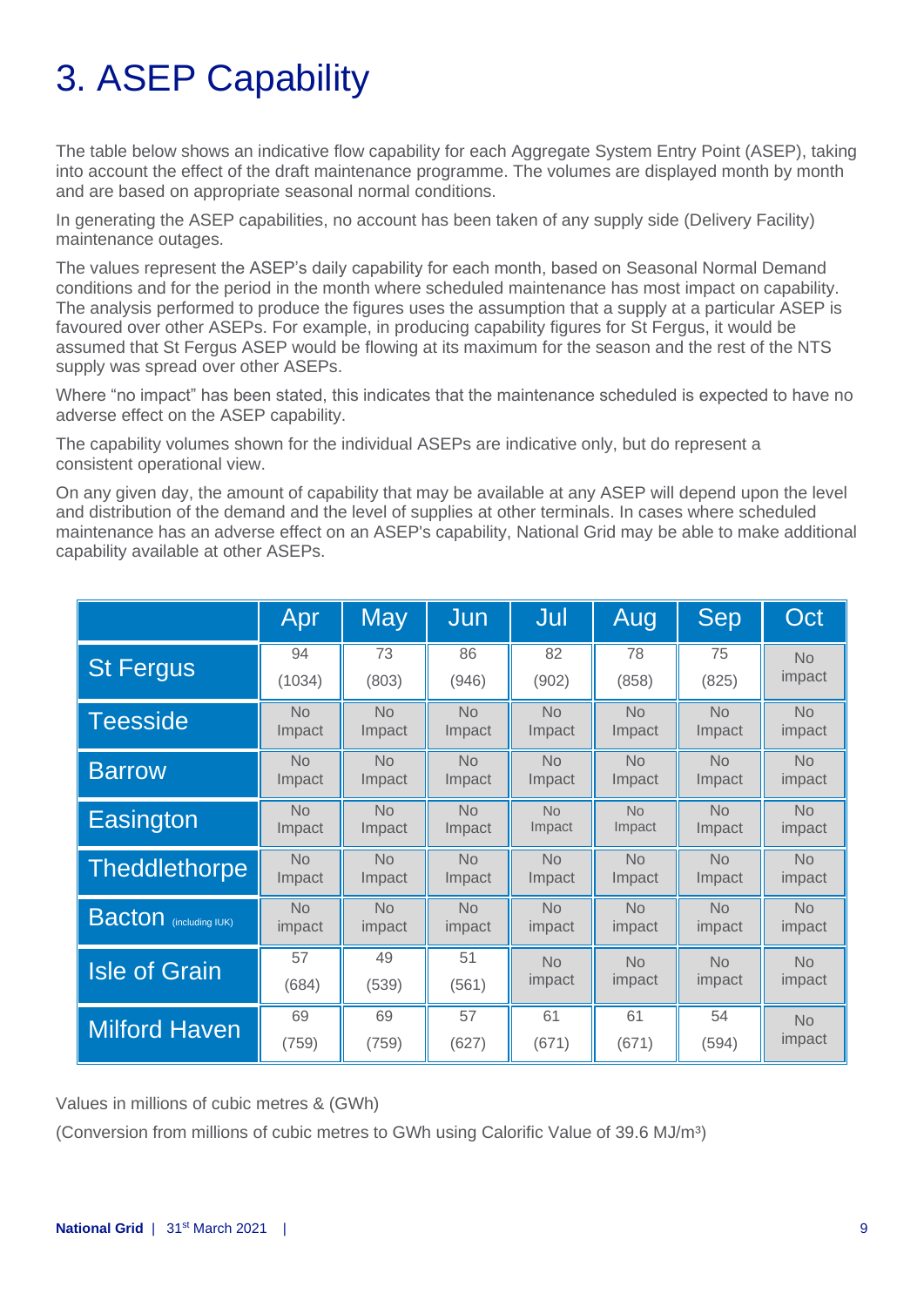# 4. Maintenance Affected Exit Points

We aim to minimise the impact of our maintenance on customers through transparency, aligning our work with their outages as appropriate and facilitating customer needs for flexibility.

#### **Outages**

Each year we ask when our customers' outages are to enable alignment of works. If your outages move, please get in touch as early as possible so that we can consider whether we can also realign our works to reduce any impact of these works. Please contact us to advise of any change to outage periods via email at [NTSaccessplanning@nationalgrid.com.](mailto:NTSaccessplanning@nationalgrid.com)

Where possible, work is co-ordinated with the end user to avoid supply disruption, however in certain circumstances it may be necessary to schedule work at a time which may require disrupting the supply to an Exit Point whilst the NTS maintenance is undertaken.

Shippers, End-Users and Distribution Networks will be advised, in accordance with the Uniform Network Code (UNC) requirements and timescales, of any required disruptions to supply at an Exit Point by the issuing of a Maintenance Day(s) to the relevant party.

Maintenance Day notifications will be issued by February  $1<sup>st</sup>$  each year to all relevant parties where our maintenance will impact gas flows for the period April to October. Where work is aligned to customer outages, or there is no anticipated impact, we will issue an Advice notice for your convenience to confirm these arrangements. Should any changes or additions to the requested Maintenance Days be required, all relevant parties will be notified in line with the timescales detailed in the UNC.

#### **Minor Works Agreement**

We recognise that sometimes standard maintenance approaches may not be optimal for our customers. Where this is the case the Minor Works Agreement can enable parties to agree different maintenance approaches through a bilateral contract with directly connected customers. Customers can pay the incremental costs of working flexibly outside normal working practices where we are able to accommodate these requests. For any questions relating to Minor Works Agreements, please contact the Business and Operations Planning Team on 01926 655625 or email via [box.SCM.GTO@nationalgrid.com.](mailto:box.SCM.GTO@nationalgrid.com)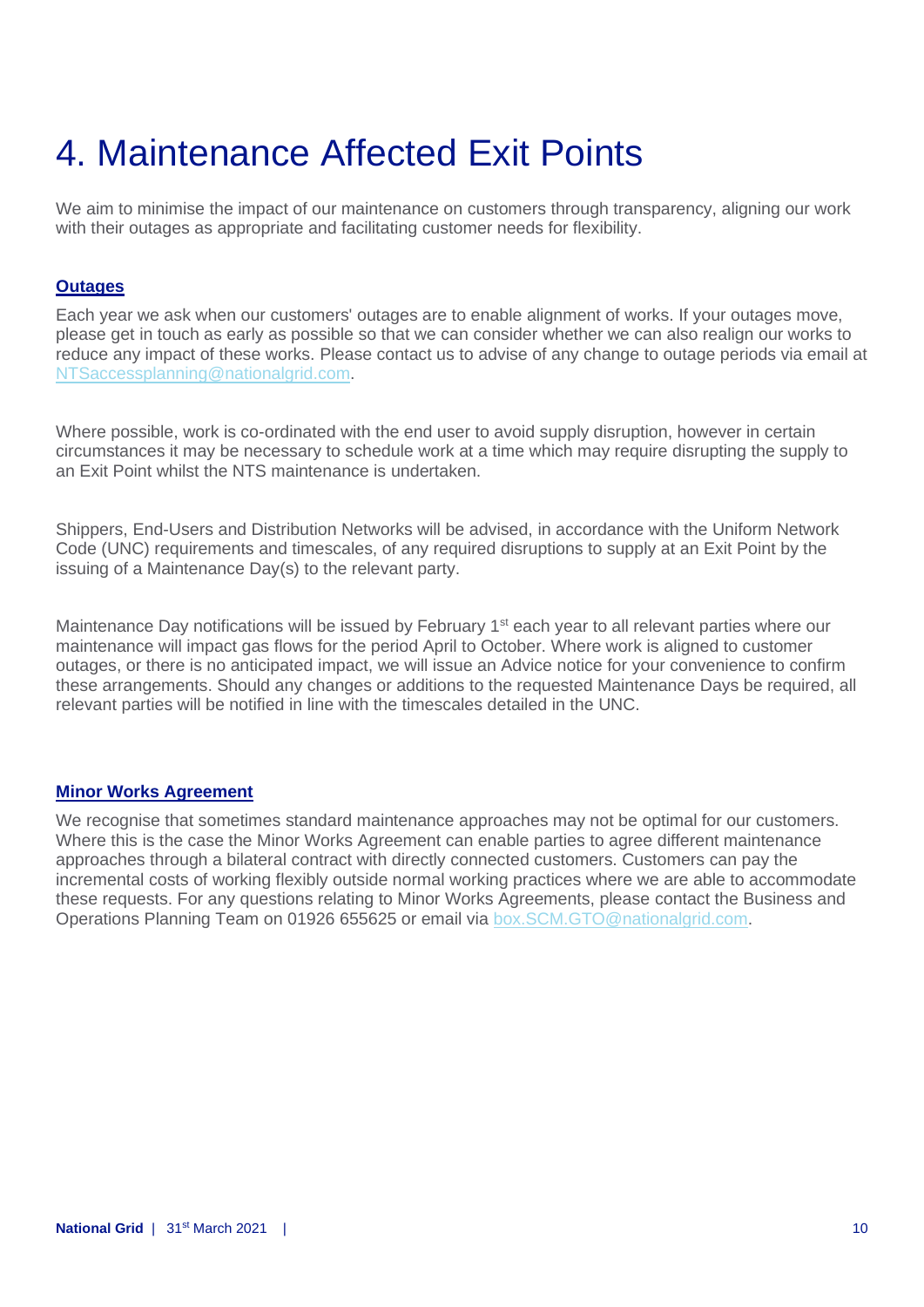#### **General Queries**

Further information on the maintenance activities undertaken by us is available on our website<sup>1</sup>.

If you have any queries or questions regarding the information contained within this document, please contact:

> NTS Access Planning Team National Grid Gas System Operation National Grid House Gallows Hill **Warwick** CV34 6DA [NTSaccessplanning@nationalgrid.com](mailto:NTSaccessplanning@nationalgrid.com) Tel: 01926 655958

We would welcome any feedback from you in relation to the maintenance programme or the way in which this information is provided. If you would like to provide feedback please contact us via email at: [NTSaccessplanning@nationalgrid.com](mailto:NTSaccessplanning@nationalgrid.com)

<sup>1</sup> https://www.nationalgridgas.com/data-and-operations/maintenance